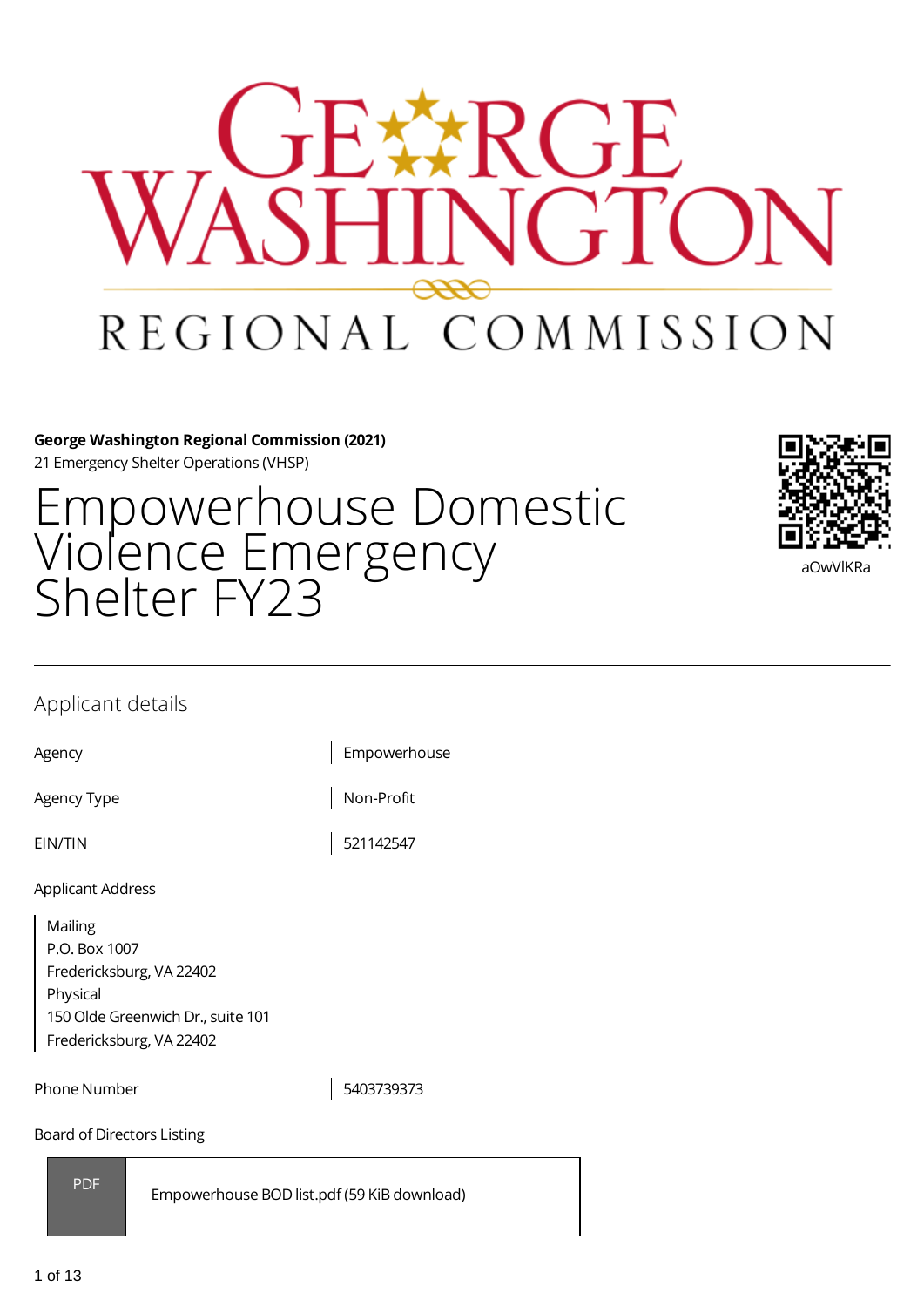#### Organization Chart





# Application details

| <b>Application Type</b> | Renewal                   |
|-------------------------|---------------------------|
|                         |                           |
| Project Contact Name    | Kathy Anderson            |
| Project Contact Title   | <b>Executive Director</b> |
| Project Contact Phone   | +15403739373              |
| Project Contact Email   | kathya@empowerhouseva.org |

## **Household Type**

 $\overline{\phantom{a}}$ 

Indicate the percentage (%) breakdown of household types targeted by this project.

|                |                                | New            | Renewal | Expansion |
|----------------|--------------------------------|----------------|---------|-----------|
|                | Households without<br>Children | $\overline{0}$ | 50      | 0         |
| $\overline{2}$ | Households with<br>Children    | $\overline{0}$ | 50      | 0         |
| 3              | Total                          | 0              | 100     | 0         |

## **DV Participants**

What percentage of households will be served through the Victim Service Coordinated Entry Process (including coordinated assessment for shelter/prevention and prioritization for rapid re-housing)?

|                   | <b>New</b> | Renewal | Expansion |
|-------------------|------------|---------|-----------|
| Households Served |            | 100     |           |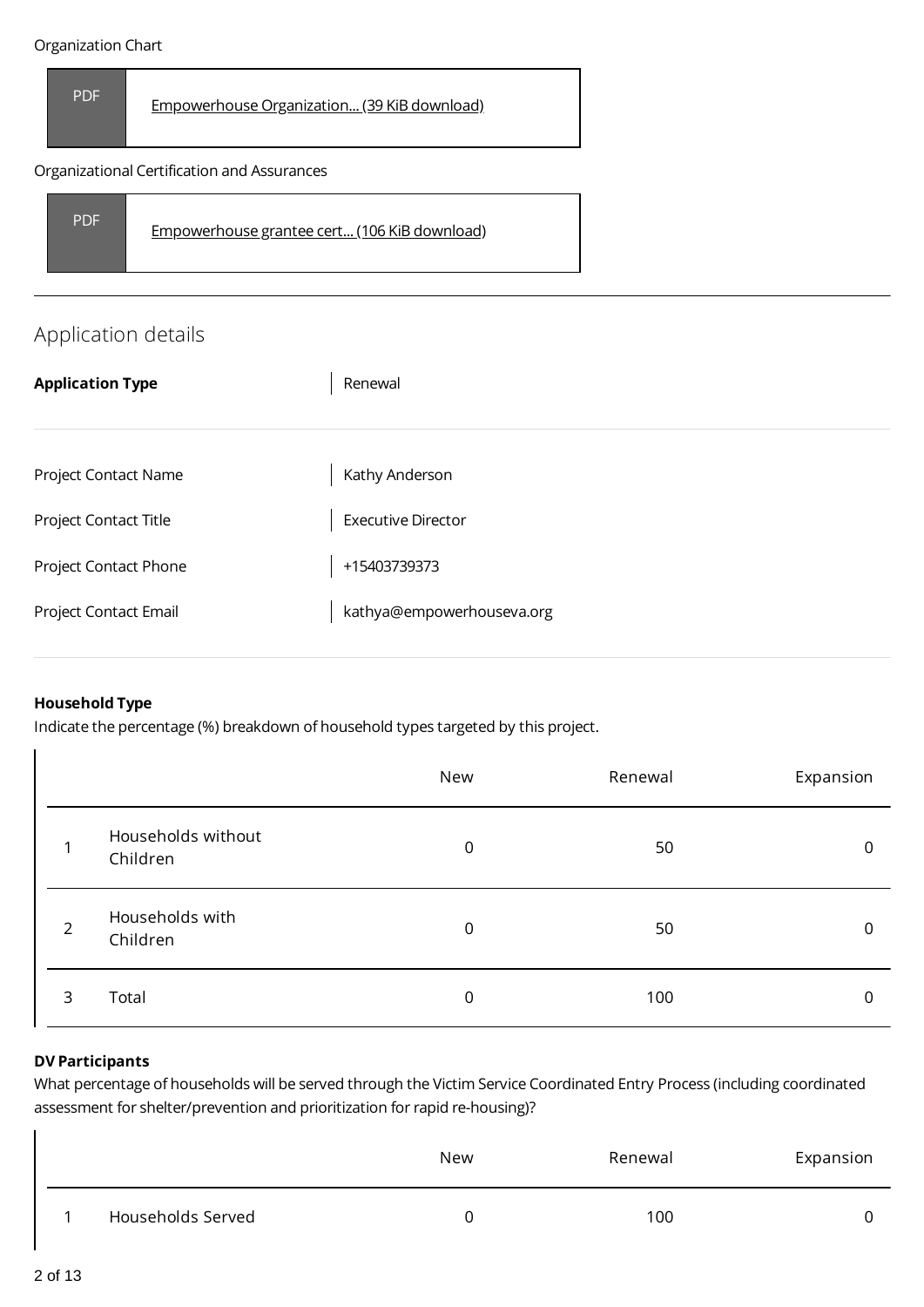#### **Review Date**

2022-03-26

 $|\downarrow$ 

The applicant organization's governing board discussed/ will discuss this application for funding at a meeting held on \_**\_\_\_\_** (date).

## **Acknowledgement**

The submitting applicant organization will act as the responsible fiscal agent for any funds received and will comply with applicable tax laws, regulations, and CoC policies. By submitting this application, we agree that we have read and approve of the content of this application.

## **Emergency Shelter Operations Budget**

|                |                             | New              | Renewal          | Expansion           |
|----------------|-----------------------------|------------------|------------------|---------------------|
| 1              | Case Management             | $\boldsymbol{0}$ | US\$36,192.00    | $\mathsf{O}\xspace$ |
| $\overline{2}$ | Limited Support<br>Serivces | $\boldsymbol{0}$ | $\boldsymbol{0}$ | $\mathsf{O}\xspace$ |
| 3              | Maintenance                 | $\boldsymbol{0}$ | US\$2,000.00     | $\mathbf 0$         |
| 4              | Rent                        | $\mathsf 0$      | $\boldsymbol{0}$ | $\mathsf{O}\xspace$ |
| 5              | Security                    | $\mathsf 0$      | $\boldsymbol{0}$ | $\mathbf 0$         |
| $\,$ 6 $\,$    | Supplies                    | $\boldsymbol{0}$ | US\$1,000.00     | $\mathsf{O}\xspace$ |
| $\overline{7}$ | Utilities                   | $\boldsymbol{0}$ | US\$4,884.00     | $\mathsf 0$         |
| $\,8\,$        | Total                       | $\mathbf 0$      | US\$44,076.00    | $\mathbf 0$         |

## **Budget Narrative**

Provide details for each line item requested.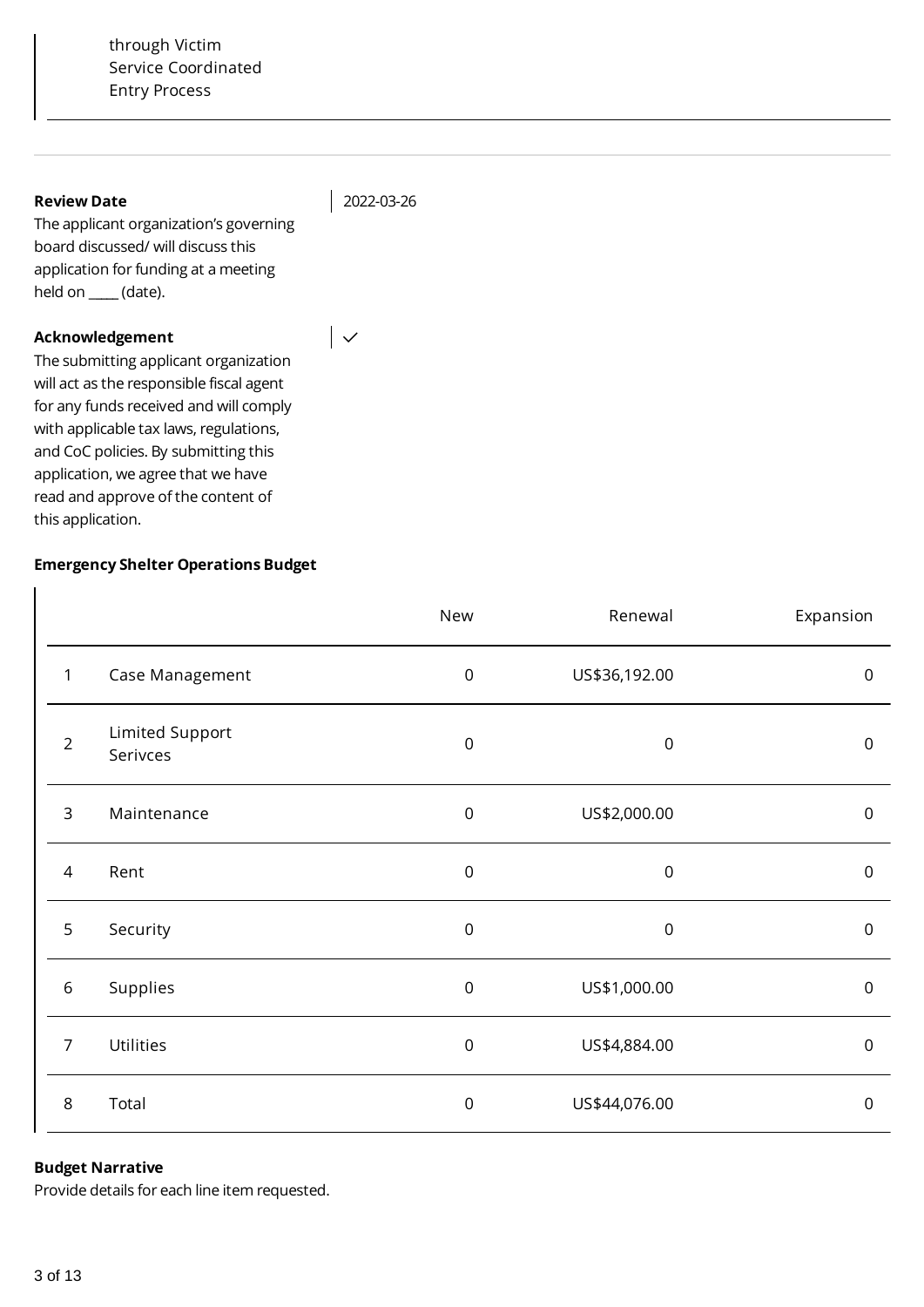\$36,192- .5 FTE Shelter Services Coordinator -staffing to help homeless Domestic Violence Victims connect with critical and community supports to address their crisis and physical needs upon entering shelter, to stabilize them prior to rapid rehousing support readiness services.

\$2,000 Maintenance

\$1,884 Security

\$3,000 Service location costs

\$1,000 supplies

## **Match**

PDF March [Empowerhouse](https://gwregion.grantplatform.com/r/file/4KHcCOfcNXy4AZvD) Shelte... (77 KiB download)

**Other Funding Sources** Detail the other funding sources the agency has access to for this project.

Empowerhouse leverages funding from the Virginia Department of Criminal Justice Services, all local governments, private foundations, Federated campaigns through RUW, and private donations to support the shelter program.

## **Project Scope.**

Provide a description that addresses the entire scope of the proposed project.

Empowerhouse's Shelter provides a safe place for individuals fleeing domestic abuse to reside short term. Domestic violence victims may be referred to Empowerhouse through the FRCoC Coordinated Entry or reach out for services directly to the Empowerhouse 24 hour hotline. As the only domestic violence (DV) shelter serving PD16, victims enter a welcoming and trauma-informed facility (10,000 sq. ft.) specifically designed for their safety and well-being. A survivor and her children (259 last year during the pandemic) enter our crisis DV shelter which includes a bedroom or multiple in a suite with one or two bathrooms depending on family size. The immediate physical and emotional crisis needs are met through safety, secured entrances, shelter, food, children's school stabilization (.75 FTE Children's services), risk assessment, and safety planning including legal remedies. There is a pantry, multiple kitchens in a large dining area, suite kitchenettes with multiple food storage areas, locking physical and storage spaces, and a co-located playroom, laundry, and computer job help center. There is a secured playground (5,000 sq. ft.) with privacy walls. Children usually exceed the adults by number in the DV shelter and last year numbered 122, just under half of the shelter population. Staff provide services throughout the building, in offices, and the victim services center. Residents are also within walking distance proximity to public transportation, groceries, and pharmacy. Victims often enter shelter with feelings of hopelessness and little self-worth. Staff trained on the dynamics of DV and trauma informed care work with clients to help them realize they deserve a life of dignity and respect with safety and hope. Clients begin to open up and staff (.5 FTE VHSP funded case management) help them develop safety plans and identify housing goals that they can work on while in shelter. Once a housing plan and other goals are established, personal strengths are assessed and needed supportive services or assistance is discussed. Shelter staff (1.9 FTE remaining day shelter staff) provide referrals to community resources and advocacy with those referrals as appropriate. This may include connection to resources for benefits (e.g., TANF, Childcare Support, WIC, and SSDI), documentation/IDs, health and mental health services, substance abuse services, legal services, and school systems. Residents utilize generously donated items from the community (e.g., paper goods, clothing, personal hygiene supplies, diapers, food). Empowerhouse may provide financial resources to help clients work toward their goals (e.g., medication, driver's license fees, birth certificates) to help them overcome barriers to obtaining housing and to obtain benefits. Some residents move home safely with protective orders. Shelter staff meets regularly with clients throughout their stay to support them in preparing for their chosen next steps.

## **Community Need.**

If renewal funding is being requested, explain how the project continues to meet a community need and/or fill a system gap. If new/expansion funding is being requested, explain how the additional funds will increase system capacity and justify the community need for additional capacity. Be sure to use data to support the demonstrated need and detail the methodology for determining gaps within the system.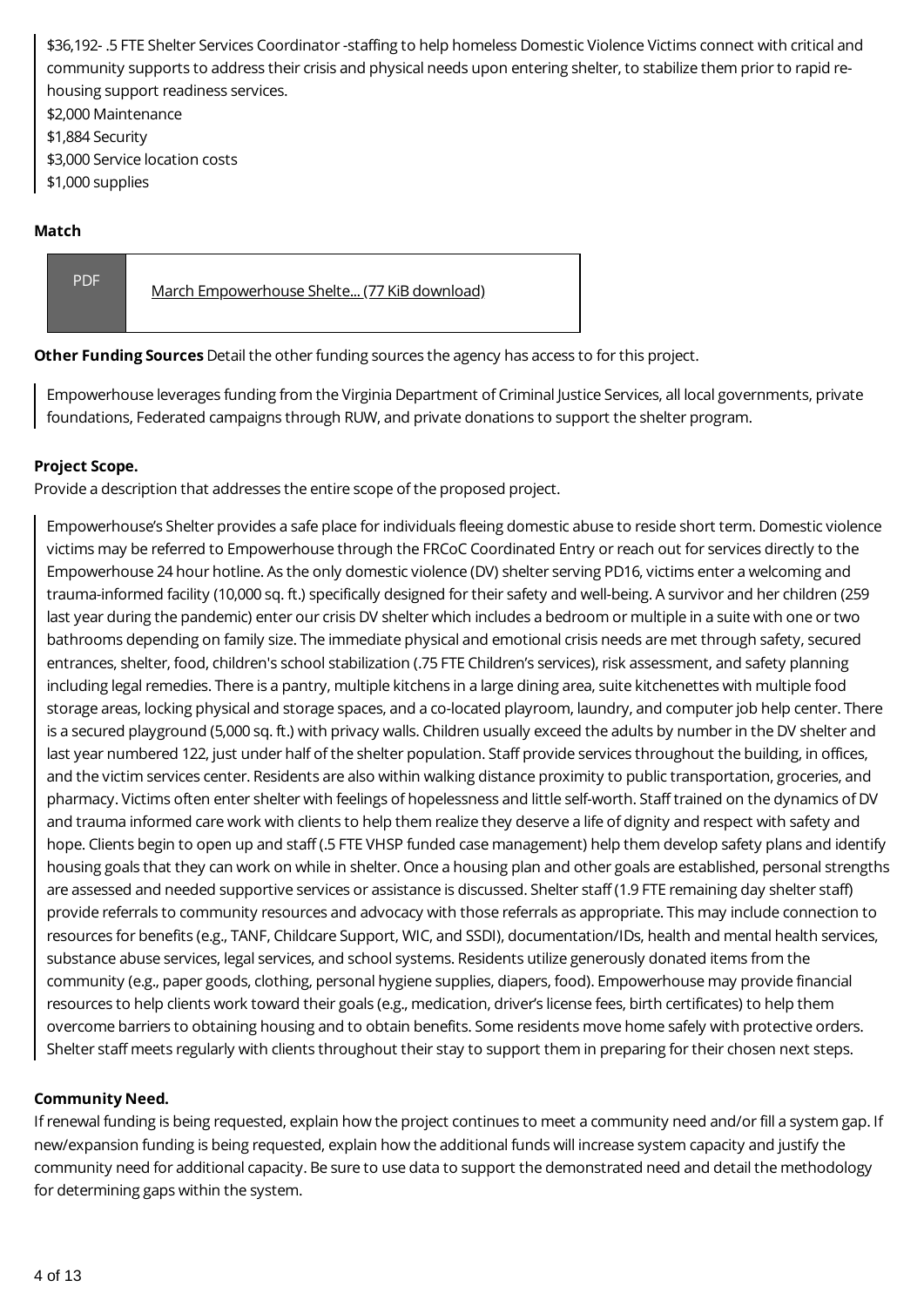In 2021, Empowerhouse sheltered 259 people, 30% of the area's homeless population, and the highest number in the region, in our domestic violence shelter program. We sheltered and housed, providing 38,279 bed nights at a 51% increase this past year over pre-pandemic levels 2 years ago. We expanded and relocated the Empowerhouse DV shelter in FY17 after much needed expansion of a home that had been built 30 years ago. The former shelter no longer kept pace for the number of people who needed it (per high rate of area population growth) and its heavy duty use. Children are sheltered with adults as DV victims are forced to uproot their children when confronted with violence and abuse. As with all shelters serving the FRCoC, Empowerhouse attempts to divert anyone requesting shelter from becoming homeless. Callers to the 24-hour DV hotline (2,052 calls-FY21; a 32% increase compared with pre-pandemic levels) have a number of needs, and as part of their safety planning our DV shelter is explored. If they are seeking a quick exit from an abusive situation or wish to leave their current residence, we explore all safe options including the social supports of family and friends, FRCoC prevention, and seeking protective orders. A major criterion for requesting shelter and becoming homeless for our population is leaving an unsafe DV situation. If they define their current residence as unsafe and the only step that will increase their safety is coming to the shelter, every effort is made to make shelter available. We received all local requests for safe shelter last year. The average daily census was 25 and every effort is made to not exceed 30 at one time due to limited staffing capacity. When we opened the new shelter, we were able to add 1.3 new FTE staff (including overnight and after hours coverage) thanks to other funding sources to ensure 24-hour coverage and to aid in responding to the 50% increased population. Our goal continues to be sheltering all unsafe DV survivors and their children needing it and supporting them in a trauma informed manner with the case management needed to help them move to permanent housing quickly. In FY21, 128households (HH) (50% unaccompanied singles) resided temporarily (average 32 days) in the Empowerhouse shelter. Of the 118 HH (230PP) that exited the DV shelter last year, 64 households exited to permanent housing (31 of which were families with children),. Last year's academic year was a success even with schools closing for the pandemic, we pivoted our classroom presentations to online, to support students while they were attending school virtually allowing us to reach parents inside of homes where students were attending our virtual presentations. Area law enforcement responds to over 6,500 DV calls on average annually. Our services are voluntary, trauma-informed, aim to increase safety, and seek permanent housing solutions that are safe for each sheltered victim as desired per their individualized self driven plan.

## **Eligibility.**

Certify that the project will adhere to the FRCoC Coordinated Entry Policies & Procedures, including the following requirements of the document:

- $\checkmark$  Follow the Housing First model
- $\checkmark$  Participate in the FRCoC Coordinated Entry Process and/or the Victim Service Coordinated Entry Process (including coordinated assessment for shelter/prevention and prioritization for rapid re-housing)
- $\vee$  Adhere to established project standards
- $\vee$  Collect data through HMIS or a comparable database

**Prioritization Process.** Describe how the project receives referrals, determines eligibility, and prioritizes clients. How were these prioritization criteria developed?

As part of the coordinated entry process, individuals and their families in PD 16 who are homeless due to domestic violence (DV) are referred to Empowerhouse via the 24-hour hotline (2,052 calls in FY 21). If DV victims cannot be prevented from becoming homeless, they are assessed for shelter using the written Empowerhouse shelter assessment process. Empowerhouse Diversion may include accessing protective orders or reviewing safe family and friend options. Homeless victims are assessed and usually enter our DV shelter first (129 victims and their 123 children in FY 21) but may also connect directly with DV RRH services if they are homeless and are not able to enter the shelter enter shelter. PD16 residents are offered shelter regardless of neighborhood or jurisdiction. There is no limit on the number of stays due to the crisis need for safe shelter. In the current year, when the program reached capacity, the priority became those fleeing domestic violence and their need for safe escape from abuse. This priority measure was instituted as a safety measure to ensure vulnerable survivors at risk of homicide in their homes could safely enter shelter and not be turned away due to lack of space. Once safely in shelter and their immediate physical and emotional crisis needs are met, Shelter staff work with the victim to complete a housing plan. Victims without alternative housing options and interested in RRH can choose to seek participation in the completion of the DV Prioritization Tool (Reviewed by FRCoC). The DV Housing Advocate (HA) reviews the completed tool. Those entering directly from the community meet with the DVHA to complete the prioritization tool. The DVHA meets with applicants who want to enter the program to help the participant understand the program and services available to them and the responsibilities of both parties. Once victims agree to the program and if funding is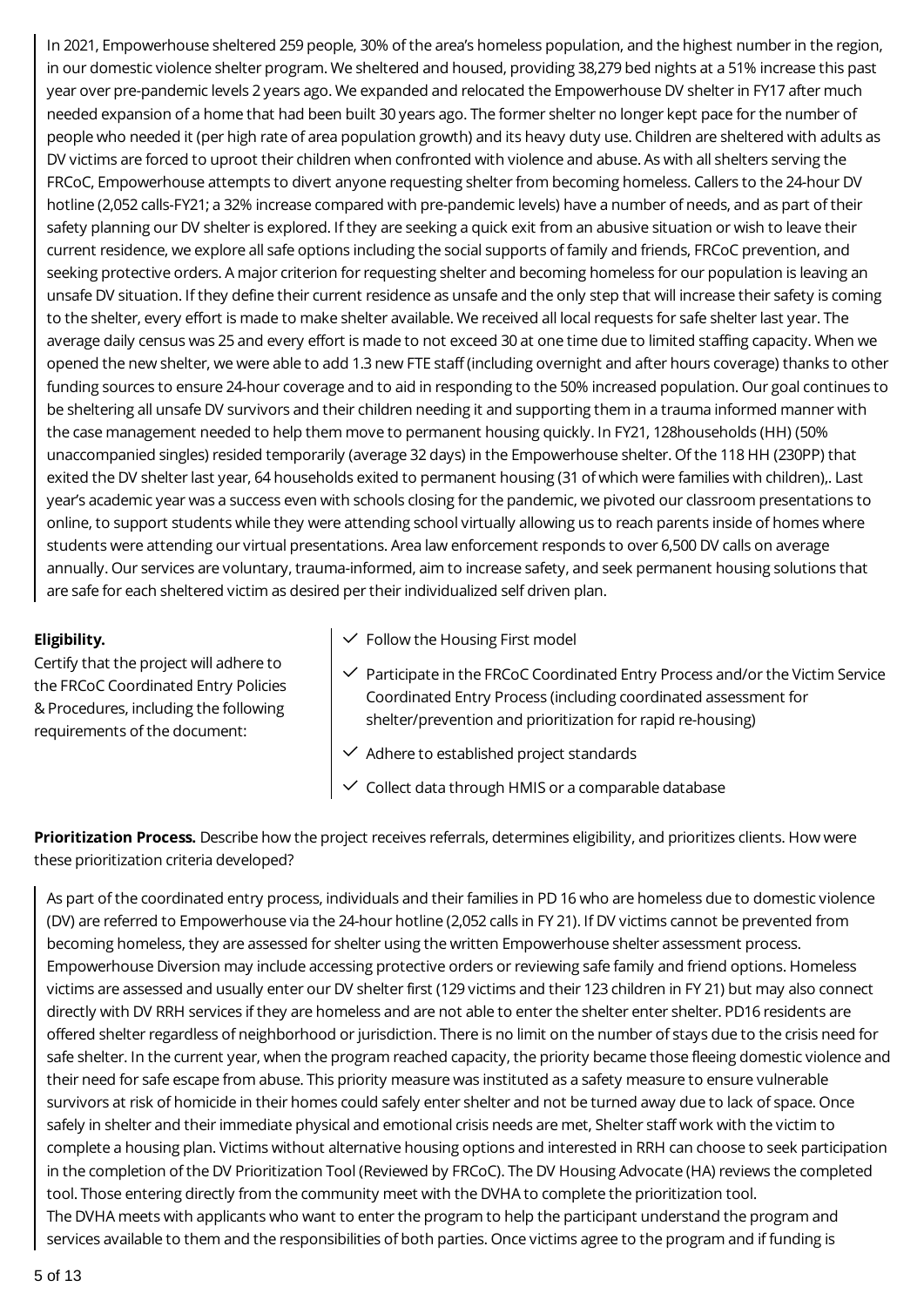available, applicants are immediately accepted to begin necessary forms and may begin working with in-house staff and are referred to the CoC shared Housing Locator (HL), usually the same day. The HL works with the client, uses the referral information to understand the participant's housing barriers and works with area landlords to negotiate housing placements. The victim and their family are placed in permanent housing as quickly as possible. The length of time for placement varies based on the HL's case load and the client specific housing barriers.

## **Leveraging Partnerships.**

Describe how the project leverages mainstream resources to support client's immediate housing crisis. Provide project and community level examples.

Some survivors of DV are safely diverted from coming into shelter if they are referred and accepted into the FRCoC Prevention program in which DV survivors are prioritized (run by LoisAnn's Hope House) . At Empowerhouse all Domestic Violence (DV) survivors are provided safety planning as part of the core services of our DV program, the sole mission of Empowerhouse, a DV agency. Empowerhouse staff provide an extensive resource information packet about services, agencies, and resources available in the community. Once the Shelter Director (SD) works with residents to establish their goals, the shelter staff help survivors identify barriers in obtaining housing and discuss available community resources to help with goal attainment. Empowerhouse has established strong relationships with community organizations throughout PD 16 to quickly connect shelter residents as their needs are identified. Empowerhouse has an RGI Job Help Center at the shelter in a partnership with Rappahannock Goodwill Industries. The SD assists residents in initiating the process with local Departments of Social Services (DSS) to receive benefits (e.g., TANF, Childcare subsidies, health insurance), the Health Department (e.g., WIC), and Head Start. Clients with school age children are provided contact information for McKinney-Vento Liaisons in their school district. For survivors involved in CPS investigations, the close connection with area DSS have helped children stay with their protective parent while in the Empowerhouse shelter where they are safe. Many with transportation barriers receive free bus passes for the FRED bus. Empowerhouse participates in the FRCoC prioritization process for RRH with the providers and the veteran's list. Survivors of domestic violence are offered Empowerhouse resources for their DV when their issues are presented by the homelessness response community partners within the case conferencing process. Many clients have barriers due to mental health and substance use. If not already connected, we help them access RACSB disability and counseling services which continue to be helpful as they move forward. The National Counseling Group provides in-home counseling to some clients. We partner with counseling services at Snowden. Clients with substance use concerns know they can seek treatment at RACSB and their Sunshine Lady House (SLH). Clients connect with free clinics and community health centers, e.g. Moss, Christian. Free legal assistance is available to some income qualifying DV victims, every attempt is made to link survivors with attorneys when civil and criminal legal help is needed. Empowerhouse has applied for and received funds for attorneys for limited supports for their DV related civil needs. Additionally, resource information is regularly shared with clients, such as SERVE which operates a food pantry accessible to our Stafford clients or SECA, Salvation Army, and CVHC, resources they may need to access for utility or housing funds.

**Service Availability.** Are services available to the entire community? Include how the project ensures services for: 1. Households located in all areas of the CoC service area; 2. Singles/families, men/women, and the following harder to serve populations: sex offenders, large families, medically fragile, LGBTQ+, unaccompanied youth; 3. Households with accessibility concerns including language and mobility; 4. Households with limited or no personal phone or internet access.

Empowerhouse identifies harder-to-serve individuals through the shelter by exploring barriers once in shelter, through outreach, and through partnerships with area community agencies such as RACSB's crisis stabilization, the Sunshine Lady House (SLH), Snowden and the healthcare hospital systems. Snowden contacts Empowerhouse when they have DV survivors receiving in-patient or out-patient services where Empowerhouse goes on site to visit with their patient and coordinate services. We respond on site at the hospital to meet with individuals who disclose DV victimization. Within the DV shelter population FY 21, our households experienced the following rates: substance abuse (7%), severe mental illness (6%) and other disabilities (2%).

To more fully support persons identifying as LGBTQ+, all Empowerhouse employees and volunteers receive a minimum 6 hour training on cultural responsiveness, cultural competence, inclusivity, racism, and other forms of discrimination. We also work closely with FAHASS as an ally in serving LGBTQ+ individuals. We partner with youth serving organizations e.g. Office on Youth, the group home, Juvenile Detention, and Juvenile based probation court services; and we serve young people in our teen girls groups and teen boys groups, 20 unaccompanied youth (18-24 years olds).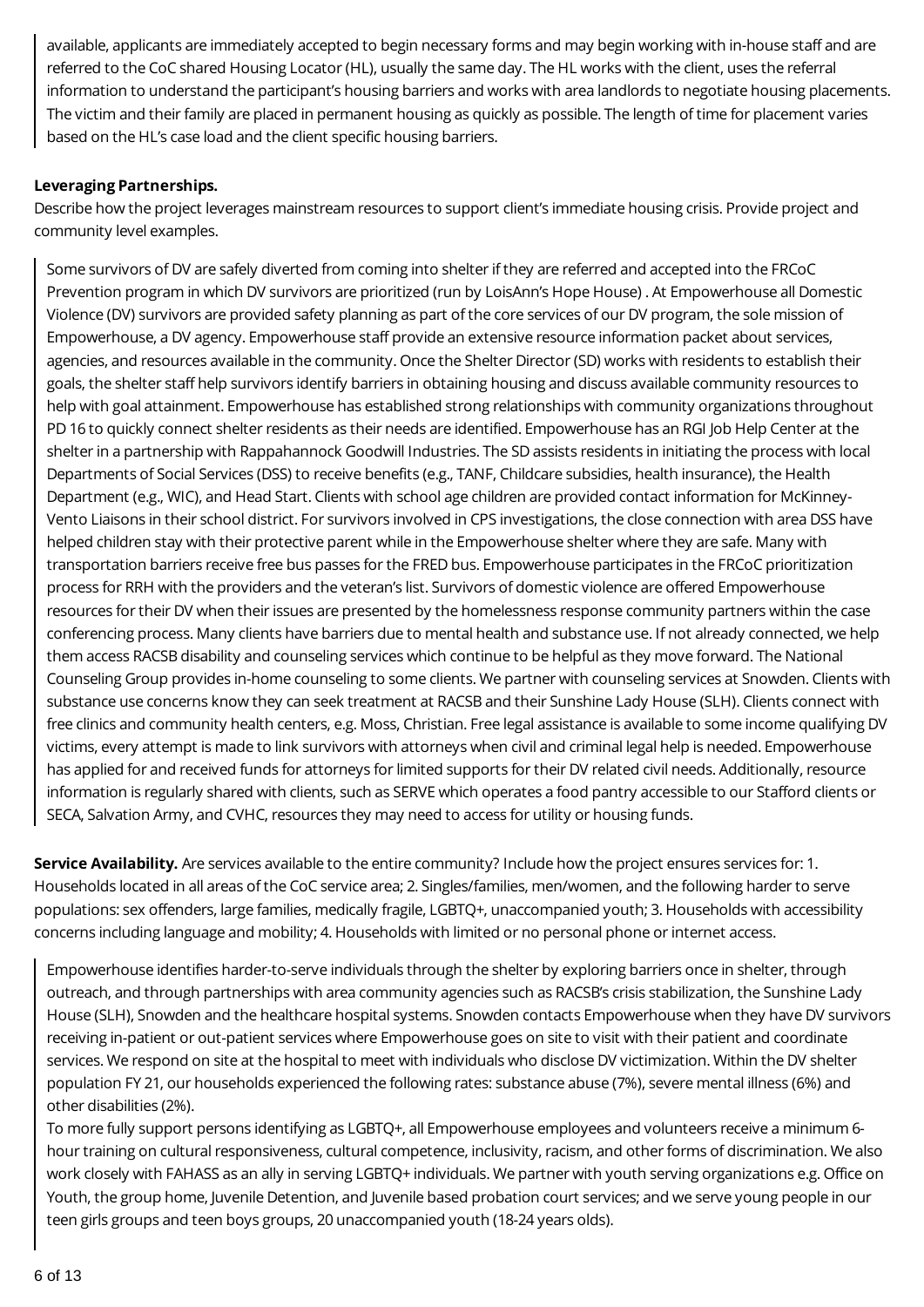With our new expanded shelter, open for 4 years, it is easier to accommodate larger families than it was in the past and multiple larger families at one time when DV victims request it. In the past couple of decades family size determined whether a DV victim could obtain DV shelter if she and her children were unsafe. Now, on average, each family has two children. Families of 9 were in the shelter, two families of 6, and three generation families have entered the DV shelter when unsafe due to DV. Because 4 of the 9 suites are two-bedroom or three with one or two bathrooms in each, the shelter can comfortably accommodate multiple size families easily in a clean and safe environment where food, personal items, and clothing will be provided if needed. Empowerhouse specs for the new shelter included accessibility features, one level, wheelchair accessible, a suite with pocket doors and transfer seat in tub, appliances and roll up sinks, grab bars in showers to help with the needs of fragile individuals, and equipped with devices for the deaf and hard of hearing.

Outreach partnerships include but are not limited to our satellite offices in 2 and soon to be 3 area law enforcement agencies and their handing out Empowerhouse information and phone numbers to DV victims. Healthcare providers increasingly are trained with implementation of connecting DV victims with the Empowerhouse hotline or requesting on-site visits; schools are sites where we annually talk with over 7,000 children who learn of DV services for their families; and area courthouses are where we provide in-person advocacy during DV days.

## **Housing First.**

Describe in detail how your organization implements a Housing First approach. Include specific examples such as organizational or programmatic policies, procedures, guidelines, etc.

Individuals and their families in PD 16 who contact the FRCoC Coordinated Assessment Providers seeking homeless services due to DV are referred by policy to Empowerhouse's Domestic Violence (DV) Hotline (DV Coordinated Entry Process) or Outreach Office. Calls to the Empowerhouse DV hotline (2,052) allow for direct safety planning and assessment for DV shelter. If victims are in a safe place and they are seeking shelter, staff by procedure implement a Shelter Assessment to understand their immediate and ongoing safety, support system, and current living situation. A validated scoring instrument Danger Assessment is also completed which highlights several factors associated with increased risk of homicides (murders) of women in intimate partner violence relationships. Once completed, the next procedure is for Empowerhouse staff (three including at least 1 from shelter) to review the Shelter Assessment and confirm eligibility for placement. By policy, alternative housing options are discussed to help divert the individual or family from becoming homeless including whether the individual has a support system of family and friends that may be an immediate safe housing option or determining if the individual is a candidate for FRCoC prevention services. If prevention services are an option, the individual is connected with the Empowerhouse housing advocate (HA) for possible prevention referral. If it is determined that their current living situation is unsafe and their only option is to enter shelter, then Empowerhouse staff follow the procedure to place them in our DV shelter or an alternative shelter that same day.

After immediate crisis needs are addressed, by policy, the shelter director (SD) works with the client to complete a housing plan. This plan documents the client's identified housing options and helps shelter staff provide services and identify resources that can assist clients in obtaining permanent housing as quickly as possible. When completing the plan, residents are first asked if they have a plan for their housing needs following their shelter stay; responses, if any, are recorded. Family and friends are also discussed as an option for permanent housing. If no options are identified, the shelter staff ask if the client would like more information on subsidized and/or Empowerhouse's Rapid Re-Housing (RRH) services. Victims interested in RRH will be assessed with the Empowerhouse Prioritization Tool (created for DV and reviewed by FRCoC) by the Empowerhouse DV Housing Advocate (HA). The assessment demonstrates the highest barriers to obtaining housing will score highest and are prioritized for the RRH. Once housing goals are identified, the SD helps clients think through next steps they can take to reach those goals and ask what other services or assistance might benefit them in reaching those goals. Based on these conversations, the SD makes referrals and provides supportive services to assist clients with their housing goals.

## **Requirements for Assistance.**

Does either the organization as a whole or this project have any rules or requirements for assistance that could act as a barrier to services (i.e. birth certificate or photo ID, residency requirement, service participation requirement, etc.)? Please list each requirement, describe the purpose of the requirement(s), and describe the efforts the organization makes to assist households in need of services that do not or cannot meet the requirement(s).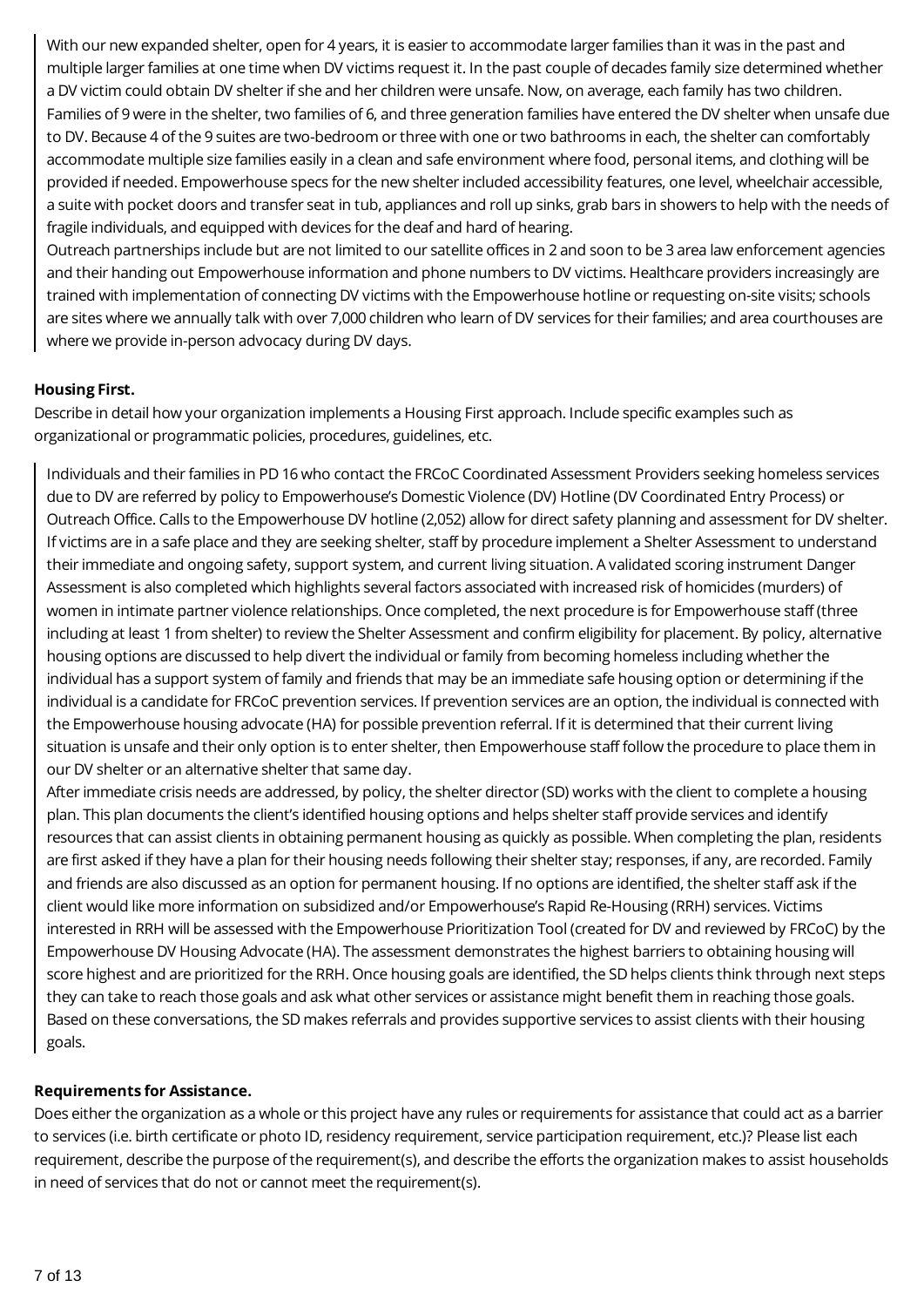Empowerhouse has a curfew of 8 PM on weeknights and 11 PM on weekend nights. This serves as a safety precaution at our emergency facility, where the majority of residents are seeking safe shelter from their abusive partners. It is safest for staff and residents to have an overnight period during which people are not coming and going and allows the households to settle in; the alarm is set; and everyone is accounted for and any concerns addressed at a reasonable hour. This minimizes the amount of potential disruptions to those families with children and people who work in the morning. For individuals who have employment that requires a more flexible schedule or another unique situation, accommodations are made by the shelter staff to support individual needs. An emergency may require exit during the curfew and alarmed period. Also entrances to shelter also occur during that period.

No other rules or requirements are in place that might be considered to act as barriers to services. The items mentioned in the question are not required by Empowerhouse, DV RRH, or the DV shelter.

## **Length of Assistance.**

How is the length of financial and/or supportive service provision for households in the project determined? How was this process determined?

Empowerhouse empowers survivors and their children to believe in themselves and build new lives filled with dignity, respect, safety, and hope. We give victims the time, space, and tools to heal their hearts, restore their connections, rebuild their lives, and renew their spirits. We do not designate a set length of time for which a family is required to exit our shelter; that is dependent on each survivor as each household needs vary. As a guide for advocates working with families in our shelter, the determination of time is based on:

• How the client presents upon entering shelter.

-Do they have the ability to reach out to their support system? Or is the availability of a support system lacking? -What is the level of trauma experienced? The level of trauma can range so drastically from client to client; the impact of what they've experienced prior to entering, a brain injury or disability; all play a role in their ability to function upon entering.

Staff members meet with every new resident within the first 24-hours of entry and completes an intake to identify emergency needs and create a safety plan for the survivor; all immediate needs that are assessed are addressed. Some clients enter with what may seem like a clear plan but may quickly change that plan as situations sometimes warrant. Clients come to Empowerhouse with very unique experiences, traumatic life-changing experiences. Most enter exhausted, some with nights and weeks without sleep, malnourished, and scared. We have families as large as a mother with 9 children, leaving everything they've ever known behind. Survivors come in broken down, needing some space and time to recover, we provide the time and space they need. As one client stated, "This place has been like a church for me. You come in and are immediately welcomed without judgment. You dump all your worries, let it all out, and leave stronger and better than ever. This place will always be "my place".

These varying situations will impact their planning processes. With a trauma-informed approach, Staff begins a rapport with the client. Once a housing conversation is able to be had, the SD has a conversation with them about their housing plan. If it is determined that they would like to find a rental property, and if they need help doing so, we would connect them with the housing program through the process already described. We encourage survivors to establish goals and move on to their next best plan whether that is housing, family, friends, a protective order, or moving out of the area. Whatever plan they choose, it is their decision. If they've chosen rapid rehousing, we dedicate resources to helping them find housing, we support them in taking their own actions as quickly and as safely as possible. Therefore, length of stay is flexible and tailored to each individual and household with support to act and not linger to the best of their capability.

## **Barriers to Services.**

Are there any existing barriers in the community that would prevent a household from accessing services or permanent housing? What is the project doing to address these barriers?

As part of the coordinated entry process, individuals and their families in PD 16 who are homeless due to domestic violence (DV) are referred to Empowerhouse via the 24-hour hotline (2,052 calls in FY 21). If DV victims cannot be prevented from becoming homeless, they are assessed for shelter. Empowerhouse Diversion may include accessing protective orders or reviewing safe family and friend options. Homeless victims are assessed and usually enter our DV shelter first (129 victims and their 123 children in FY 21) but may also connect directly with DV RRH services if they are homeless and are not able to enter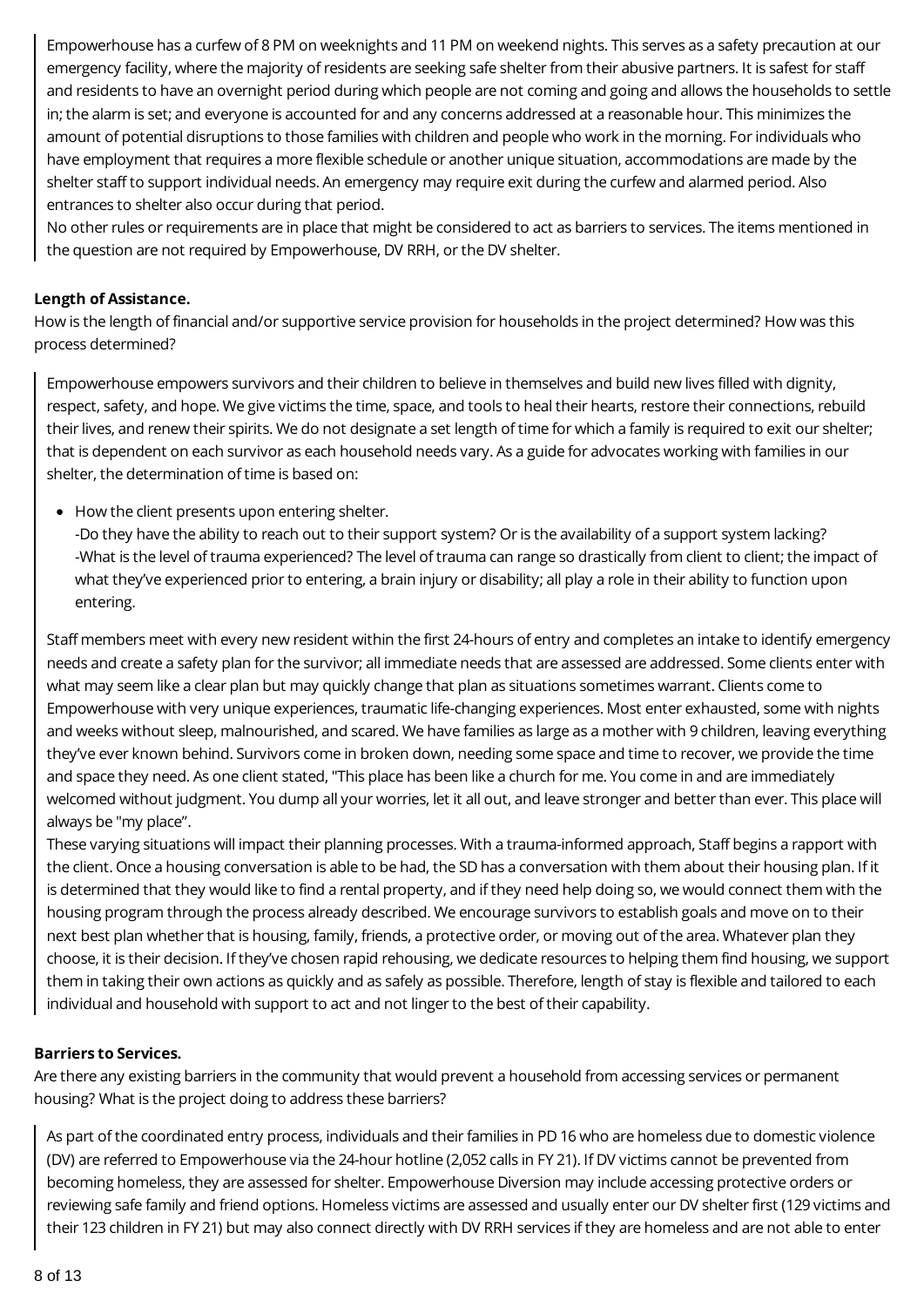the shelter. Once safely in shelter and their immediate physical and emotional crisis needs are met, Shelter staff work with the victim to complete a housing plan. If a victim is placed in RRH, they place the victim and their family in permanent housing as quickly as possible. The length of time for placement varies based on the HCM's case load and the client specific housing barriers. For the 42 households served with Empowerhouse DV RRH in FY21, the average length of time between acceptance into the program and entering their own housing was 36 days. This extended period of stay is largely due to the pandemic, causing a strain on clients and the economy, resulting in agencies across the board to feel its negative impact. Though housing options are available, the rental prices continue to rise at a rapid pace, making it even more difficult for clients to obtain affordable housing. While clients work hard towards rebuilding their lives, they fear being able to afford housing on a single salary. Empowerhouse is increasingly helping financially with transportation to include private foundations and other sources to overcome transportation barriers.

The DVHCM works with the participant to develop action plans to address needs in overcoming barriers to maintaining housing. Participation in supportive services (e.g., employment services by Employment Specialist (ES), advocacy and education and scholarship attainment, development of household skills such as budgeting, which are voluntary. To obtain housing units quickly due to the low housing inventory and high rental costs, staff are developing close relationships with area landlords to decrease the competition for these units for DV entrances. Staff are working closely with Compassion Restoration to obtain vehicles to support transportation once in housing.

**Racial Disparities.** Has your project examined its programs and systems for racial disparities? What was the result of this examination and what is the project doing with this information? Have any actions been taken to address the disparities (if applicable)?

There were no racial disparities in the outcomes of assistance unless accessing RRH services from shelter is an outcome. White DV survivors were less likely by percentage wise to leave shelter for RRH and be represented at the same percentage in RRH than other races. Race and ethnicity did not factor into permanent housing sustainability and returns to homelessness once in housing. There were differences in usage of the program by race compared when examining usage rates and the US Census 2020 population by race. Compared with the 2020 PD16 census data, African Americans (AA) are over represented in sheltering at Empowerhouse by 14% points. The same overrepresentation is present in the Permanent Housing RRH programming. AA represents 34% of sheltered and housed DV survivors at Empowerhouse but make up 20% of the 2020 U.S. Census population in PD16. People of Hispanic ethnicity are identified as 11% of the population in PD16 in 2020. Sheltering of this population is aligned with the census figures at Empowerhouse. In housing, people of Hispanic ethnicity make up 13% of housed DV survivors, 2% points higher than the US 2020 Census. Native Americans make up 1% of PD16 2020 census population while they accounted for 4% of the RRH population. Whites make up 65% of the PD16 2020 census. They are underrepresented in shelter and housing at 47% and 36% respectively, underrepresenting in shelter by 15% points and in housing by 27% points. In housing compared with shelter, 11% of housing clients refused to categorize their race while 3% refused disclosing their race in shelter.

The noted disparities are attributed to requests for shelter, qualifying in, fewer options for people of certain races to divert from homelessness through family and friends. Additionally AA women and Hispanic women are at greater risk of DV homicide in Virginia according to the Virginia Office of the Chief Medical Examiner Family Violence Fatality Surveillance data. This higher risk could contribute to AA DV survivors requesting shelter at a higher percentage locally than their representation in the census rate figures. Their safety and the need for a safe place to go may drive their over representation in sheltering. The same issues of potentially having more supports such as family or friends providing them with alternative options to shelter and housing or their self assessed risk of fatality also could play into decisions by white DV survivors to weigh their options and decide not to enter DV shelter as readily as compared with their overall representation percentage wise in the PD16 2020 census figures of 2020. The same analysis is applied for housing with respect to white DV survivors. There may be less barriers to securing a lease among this population or they may, at a higher percentage than other races, have access to support systems that allow them to seek the RRH support program with less percentage of use request than their percentage representation in the census.

## **Project Staffing.**

New Renewal Expansion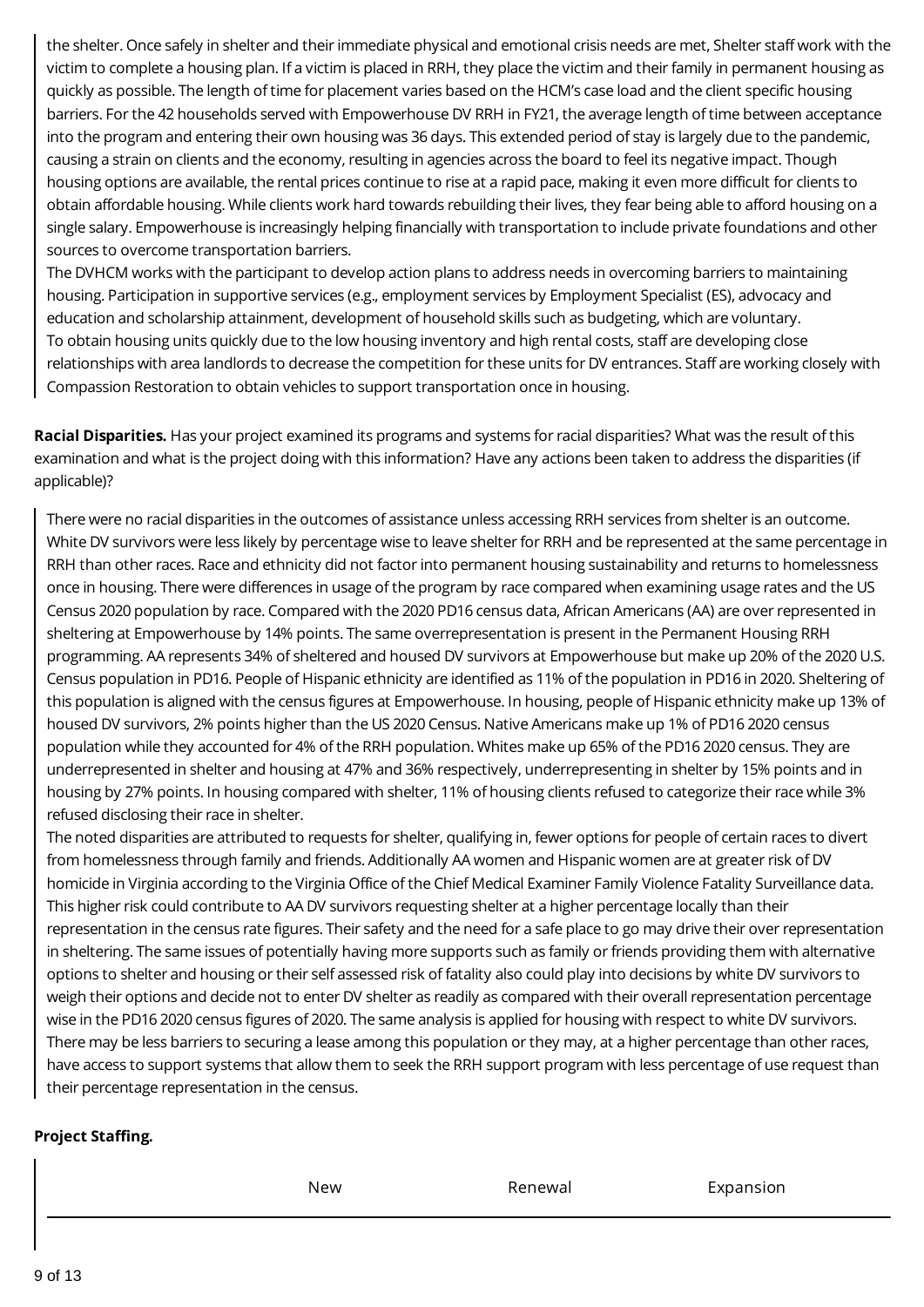1 Number of FTE Case Managers Dedicated to Project (could be fraction)

## **Caseload (ES)**

Provide the following data. These numbers will be used to calculate anticipated number of households served by the project.

| 1             | Ideal Caseload for 1 FTE Case Manager                                     | 30 |
|---------------|---------------------------------------------------------------------------|----|
| $\mathcal{L}$ | Average Length of Stay for Project Participants                           | 32 |
| 3             | Shelter Beds for Households without Children<br>(Shelter Operations Only) | 7  |
| 4             | Shelter Beds for Households with Children                                 | 23 |
| 5             | Shelter Units for Households with Children                                |    |

#### **Staff Capacity.**

Provide a description of project staff capacity to include experience and training. Include a list of the applicable certificates of training for direct program staff. If any staff dedicated to the project are also dedicated to other projects, explain the breakdown of hours by project. If any portion of the funding request is to pay for a new staff position, how will the agency ensure position is filled in a timely manner?

Rose Leone has been the Empowerhouse Domestic Violence (DV) Shelter Director since 2012. She is dedicated to the housing focused case management at .6 FTE. She previously worked at Empowerhouse beginning in 1996 as a Shelter Night Resident Manager then became a Court Advocate, ultimately holding a supervisory role and interim Executive Director position. Recent training highlights include:

- · Dignity Health Human trafficking dispelling the myths
- · Spotsylvania Sheriff Dept drug training
- · Crisis intervention De-Escalation training-City Schools
- · Children resiliency training-Empowerhouse
- · Virginia Anti Violence Project-Serving LGBTQ+ people
- · SAMSA- Trauma Informed Services
- · CoC Family SPDAT Case Management

During her time away from Empowerhouse, Rose worked for six years as a trainer and helped implement coordinated response teams across the state for the statewide coalition: The Virginia Sexual and Domestic Action Alliance in Richmond, VA. She continues to work with the Action Alliance as a trainer on DV and Crisis Intervention. Under her guidance, a new and expanded shelter facility opened in FY 2017 and she successfully transitioned residents and staff into the new environment. Rose's passion for her work can be seen in the way she approaches each new victim that has the courage to enter our doors and break free from abuse. Once clients have their immediate physical and emotional crisis needs met, she is able to help them find the strength to envision and take steps toward a life that is safe and filled with dignity, respect, safety, and hope. All other shelter staff are not funded by DHCD, however, they are dedicated to providing domestic violence services at the shelter and are committed to maintaining low barriers and a safe building where residents have an opportunity to recover from domestic violence and find safe housing and financial stability in their future. The DV Shelter Director is supported by the Shelter Services Coordinator, Ashley Kinney, and the Children's Coordinator, recently vacant after an 8 year service by the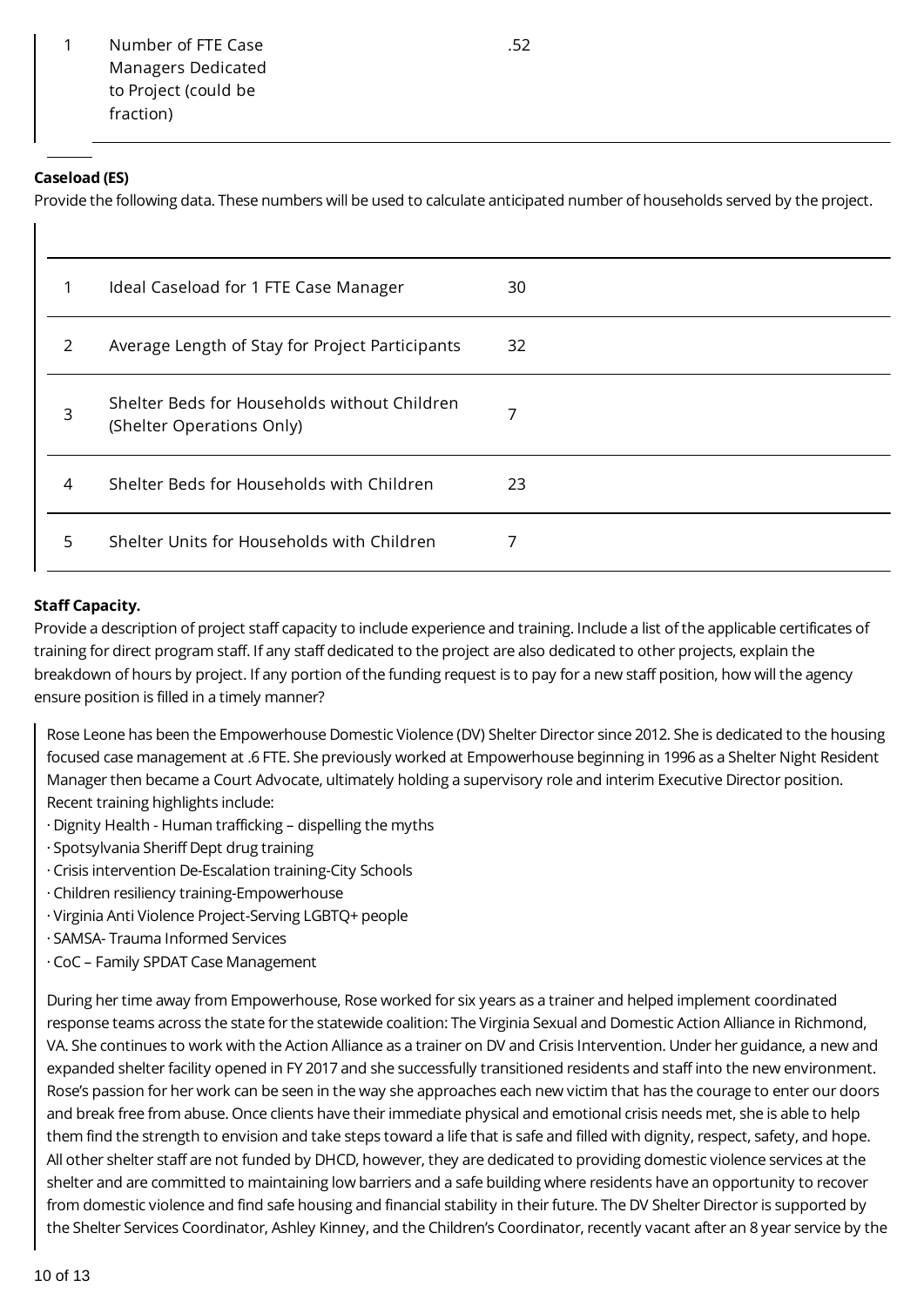former employee. Ashley joined Empowerhouse in 2012 as a Night Resident Manager before beginning her current position in August 2016. The shelter team also includes 5-8 part-time hourly shift Night Resident Managers who rotate to provide support to residents in the evenings, at night, and weekends. All members of the shelter team have completed Empowerhouse's 40 hour volunteer training and full-time Empowerhouse staff complete at least 20 hours of training each year focused on best practices in DV, housing, and providing domestic violence supportive services.

## **Organizational Capacity.**

Provide evidence of organizational capacity to administer the requested funding and implement VHSP-funded activities, to include governance, leadership, experience, and financial management. Will project activities be ready to begin on July 1, 2022?

Empowerhouse has been providing services including shelter for the past 44 years in this community as a 501(C)3 nonprofit organization since 1978. Supporting victims of domestic violence (DV) to obtain their own permanent housing with case management and rental assistance has been in place with grant funding starting in 2009. The organization currently manages 8 grants from the Federal government and State government. This includes a grant from DHCD, originally granted in the 1980s. The Federal grants are from the US Department of Justice, Office on Violence Against Women Transitional Housing Assistance for Victims of DV, Improved Criminal Justice Responses, and HUD. The other competitive grants and contracts are with the Virginia Department of Criminal Justice Services and the Virginia Department of Social Services. Most of the State funding sources include some Federal funds flowing through Virginia. The Executive Director and Assistant Director (AD) provide financial management, personnel administration, programmatic functions, and grants management. They have led the organization for 17 years. The Executive Director led another domestic violence nonprofit in Virginia for 5 years. The organization has written financial procedures and internal controls to account for grant funding that support the tracking of program budgets by revenue and expenses. Treasurer's reports are routinely provided to the Finance Committee and the Board. The Executive Director (ED) reviews finances monthly and supervises grant expense reports and invoicing via reviewing reports and signing invoices. Multiple individuals are involved in the handling of funds in order to provide a separation of duties across the staff using best practices to minimize or eliminate the possibility of mishandling funds. The ED and AD completed the DOJ Online Grants Financial Management Training, a 16-20 hour course. The organization has not experienced any legal proceedings or suspension of funds for any reasons by any authority. The organization has strong policies and procedures including a personnel policies manual, ethical responsibilities statement, and robust training for all staff. The board by-laws and responsibilities are routinely evaluated for updates and the board members update their conflict of interest policy annually. The Board has members that represent many sectors including legal, business, healthcare, real estate, sales, contracts, and financial management. The organization receives an external audit annually from a reputable accounting firm, Robinson, Farmer, Cox, and Associates. The organization tracks financial transactions in accounting software in an electronic ledger and tracks grant budgets additionally in an excel grant tracking spreadsheet. The organization receives periodic monitoring visits from state funders and the Federal government's Department of Justice Office on Violence Against Women which provided great verbal feedback and written reports to follow.

## **Prior Experience.**

Describe experience in utilizing state funds, performing proposed eligible activities, and serving proposed target population.

Empowerhouse has been providing shelter to victims of DV and their children since 1977. In that year, volunteers provided shelter in their own homes bringing individuals and families who were in danger home with them. In 1978, Empowerhouse opened the first area shelter at the request of area partners in law enforcement, social work, the legal community, and other community organizations. Over the years, Empowerhouse has increased services and its funding portfolio to increase and improve services and coordination. Empowerhouse now manages 8 Federal and state grant programs and more during the pandemic. These grants support sheltering, housing, the hotline, children's services, court advocacy, healthcare coordinating efforts, Latinx services, and satellite services in each of our localities.

With three direct federal grants, two from the US Department of Justice, Office on Violence Against Women, and one from the Department of Housing and Urban Development, Empowerhouse has amassed nearly 14 years in managing federal grants directly as a recipient and through State Grants from Virginia's Department of Social Services, Virginia's Department of Criminal Justice Services, and the Department of Housing and Community Development through the partnership with the FRCoC. Empowerhouse built the first domestic violence shelter in the state built from the ground up, designed for that purpose, in 1988. Empowerhouse was a pioneer in low barrier entry removing unnecessary rules and barriers to entry long before that was promoted statewide. Empowerhouse sought a much needed expansion to its shelter due to outgrowing its